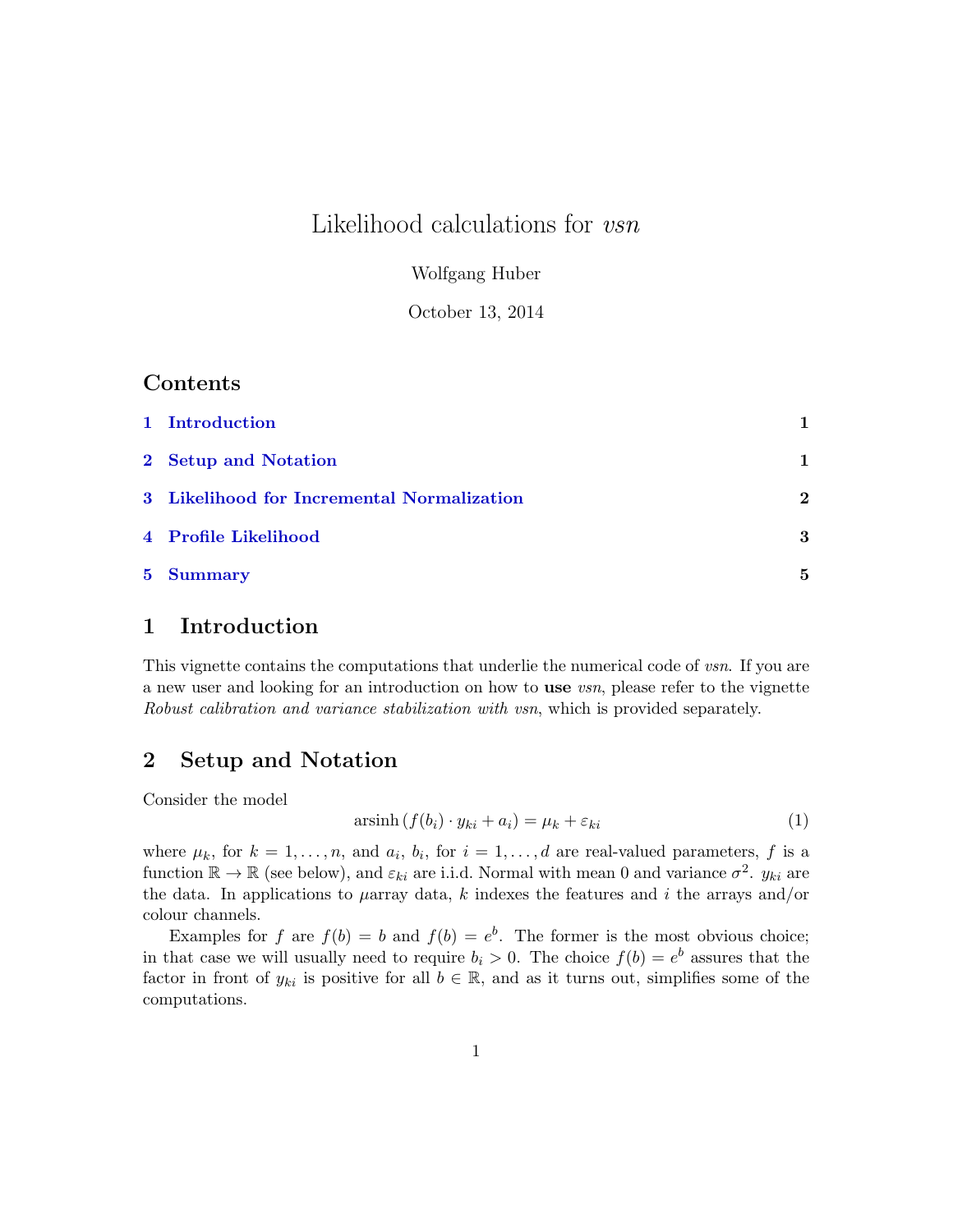<span id="page-1-2"></span>In the following calculations, I will also use the notation

$$
Y \equiv Y(y, a, b) = f(b) \cdot y + a \tag{2}
$$

$$
h \equiv h(y, a, b) = \operatorname{arsinh}(f(b) \cdot y + a). \tag{3}
$$

The probability of the data  $(y_{ki})_{k=1...n, i=1...d}$  lying in a certain volume element of yspace (hyperrectangle with sides  $[y_{ki}^\alpha, y_{ki}^\beta]$ ) is

$$
P = \prod_{k=1}^{n} \prod_{i=1}^{d} \int_{y_{ki}^{\alpha}}^{y_{ki}^{\beta}} dy_{ki} \ p_{\text{Normal}}(h(y_{ki}), \mu_k, \sigma^2) \frac{dh}{dy}(y_{ki}), \tag{4}
$$

where  $\mu_k$  is the expectation value for feature k and  $\sigma^2$  the variance.

With

$$
p_{\text{Normal}}(x, \mu, \sigma^2) = \frac{1}{\sqrt{2\pi\sigma^2}} \exp\left(-\frac{(x-\mu)^2}{2\sigma^2}\right) \tag{5}
$$

the likelihood is

<span id="page-1-1"></span>
$$
L = \left(\frac{1}{\sqrt{2\pi\sigma^2}}\right)^{nd} \prod_{k=1}^n \prod_{i=1}^d \exp\left(-\frac{(h(y_{ki}) - \mu_k)^2}{2\sigma^2}\right) \cdot \frac{dh}{dy}(y_{ki}).
$$
 (6)

For the following, I will need the derivatives

$$
\frac{\partial Y}{\partial a} = 1 \tag{7}
$$

$$
\frac{\partial Y}{\partial b} = y \cdot f'(b) \tag{8}
$$

$$
\frac{dh}{dy} = \frac{f(b)}{\sqrt{1 + (f(b)y + a)^2}} = \frac{f(b)}{\sqrt{1 + Y^2}},
$$
\n(9)

$$
\frac{\partial h}{\partial a} = \frac{1}{\sqrt{1 + Y^2}},\tag{10}
$$

$$
\frac{\partial h}{\partial b} = \frac{y}{\sqrt{1+Y^2}} \cdot f'(b). \tag{11}
$$

Note that for  $f(b) = b$ , we have  $f'(b) = 1$ , and for  $f(b) = e^b$ ,  $f'(b) = f(b) = e^b$ .

## <span id="page-1-0"></span>3 Likelihood for Incremental Normalization

Here, incremental normalization means that the model parameters  $\mu_1, \ldots, \mu_n$  and  $\sigma^2$  are already known from a fit to a previous set of  $\mu$ arrays, i.e. a set of reference arrays. See Section [4](#page-3-0) for the profile likelihood approach that is used if  $\mu_1, \ldots, \mu_n$  and  $\sigma^2$  are not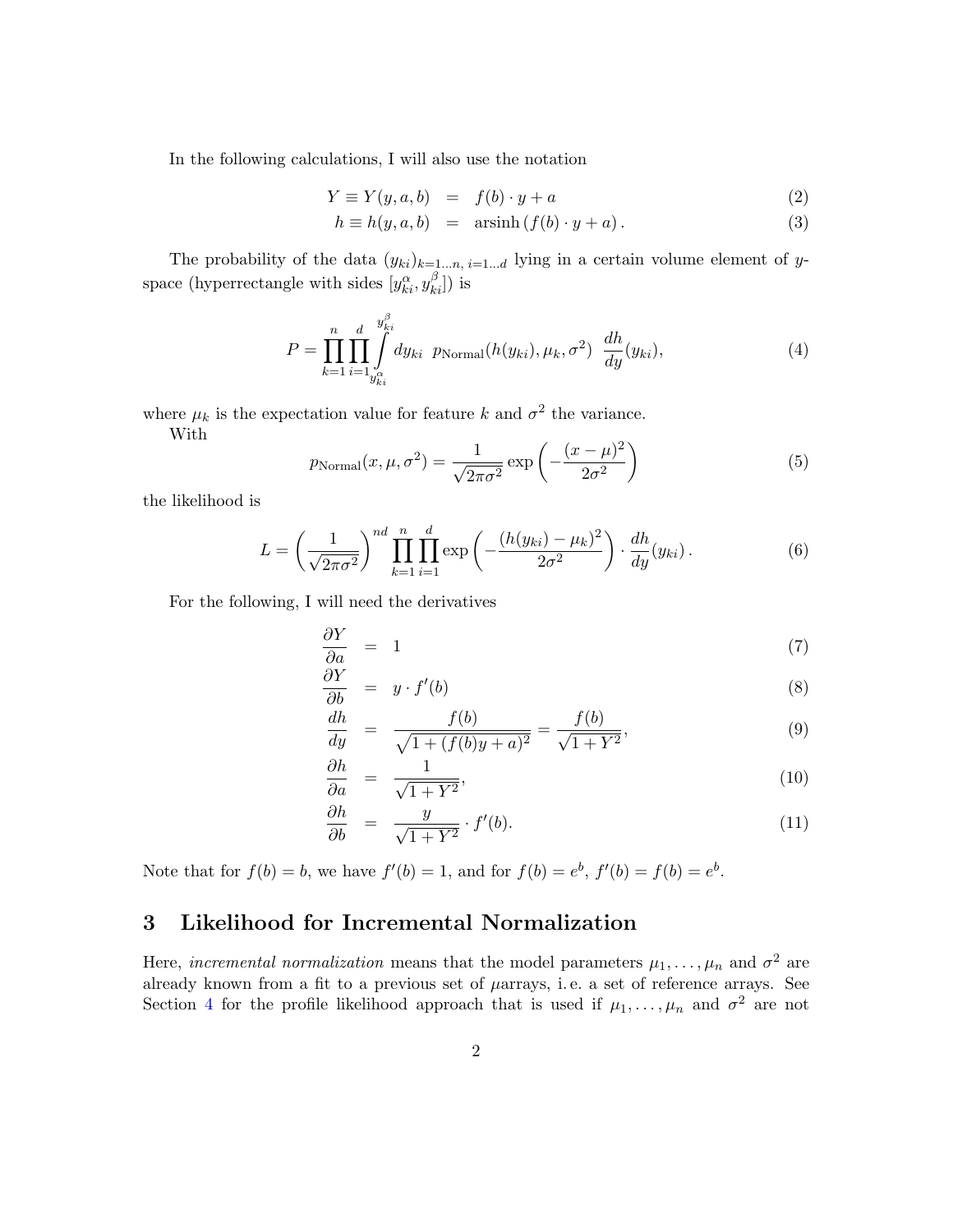known and need to be estimated from the same data. Versions  $\geq 2.0$  of the vsn package implement both of these approaches; in versions  $1.X$  only the profile likelihood approach was implemented, and it was described in the initial publication [\[1\]](#page-4-1).

First, let us note that the likelihood [\(6\)](#page-1-1) is simply a product of independent terms for different *i*. We can optimize the parameters  $(a_i, b_i)$  separately for each  $i = 1, \ldots, d$ . From the likelihood  $(6)$  we get the *i*-th negative log-likelihood

<span id="page-2-0"></span>
$$
-\log(L) = \sum_{i=1}^{d} -LL_i \tag{12}
$$

$$
-LL_{i} = \frac{n}{2}\log\left(2\pi\sigma^{2}\right) + \sum_{k=1}^{n} \left(\frac{(h(y_{ki}) - \mu_{k})^{2}}{2\sigma^{2}} + \log\frac{\sqrt{1 + Y_{ki}^{2}}}{f(b_{i})}\right)
$$
(13)

$$
= \frac{n}{2}\log\left(2\pi\sigma^2\right) - n\log f(b_i) + \sum_{k=1}^n \left(\frac{(h(y_{ki}) - \mu_k)^2}{2\sigma^2} + \frac{1}{2}\log\left(1 + Y_{ki}^2\right)\right)
$$
(14)

This is what we want to optimize as a function of  $a_i$  and  $b_i$ . The optimizer benefits from the derivatives. The derivative with respect to  $a_i$  is

<span id="page-2-1"></span>
$$
\frac{\partial}{\partial a_i}(-LL_i) = \sum_{k=1}^n \left( \frac{h(y_{ki}) - \mu_k}{\sigma^2} + \frac{Y_{ki}}{\sqrt{1 + Y_{ki}^2}} \right) \cdot \frac{1}{\sqrt{1 + Y_{ki}^2}}
$$
\n
$$
= \sum_{k=1}^n \left( \frac{r_{ki}}{\sigma^2} + A_{ki} Y_{ki} \right) A_{ki} \tag{15}
$$

and with respect to  $b_i$ 

d

<span id="page-2-2"></span>
$$
\frac{\partial}{\partial b_i}(-LL_i) = -n \frac{f'(b_i)}{f(b_i)} + \sum_{k=1}^n \left( \frac{h(y_{ki}) - \mu_k}{\sigma^2} + \frac{Y_{ki}}{\sqrt{1 + Y_{ki}^2}} \right) \cdot \frac{y_{ki}}{\sqrt{1 + Y_{ki}^2}} \cdot f'(b_i)
$$
\n
$$
= -n \frac{f'(b_i)}{f(b_i)} + f'(b_i) \sum_{k=1}^n \left( \frac{r_{ki}}{\sigma^2} + A_{ki} Y_{ki} \right) A_{ki} y_{ki} \tag{16}
$$

Here, I have introduced the following shorthand notation for the "intermediate results" terms

$$
r_{ki} = h(y_{ki}) - \mu_k \tag{17}
$$

$$
A_{ki} = \frac{1}{\sqrt{1 + Y_{ki}^2}}.\t(18)
$$

Variables for these intermediate values are also used in the C code to organise the computations of the gradient.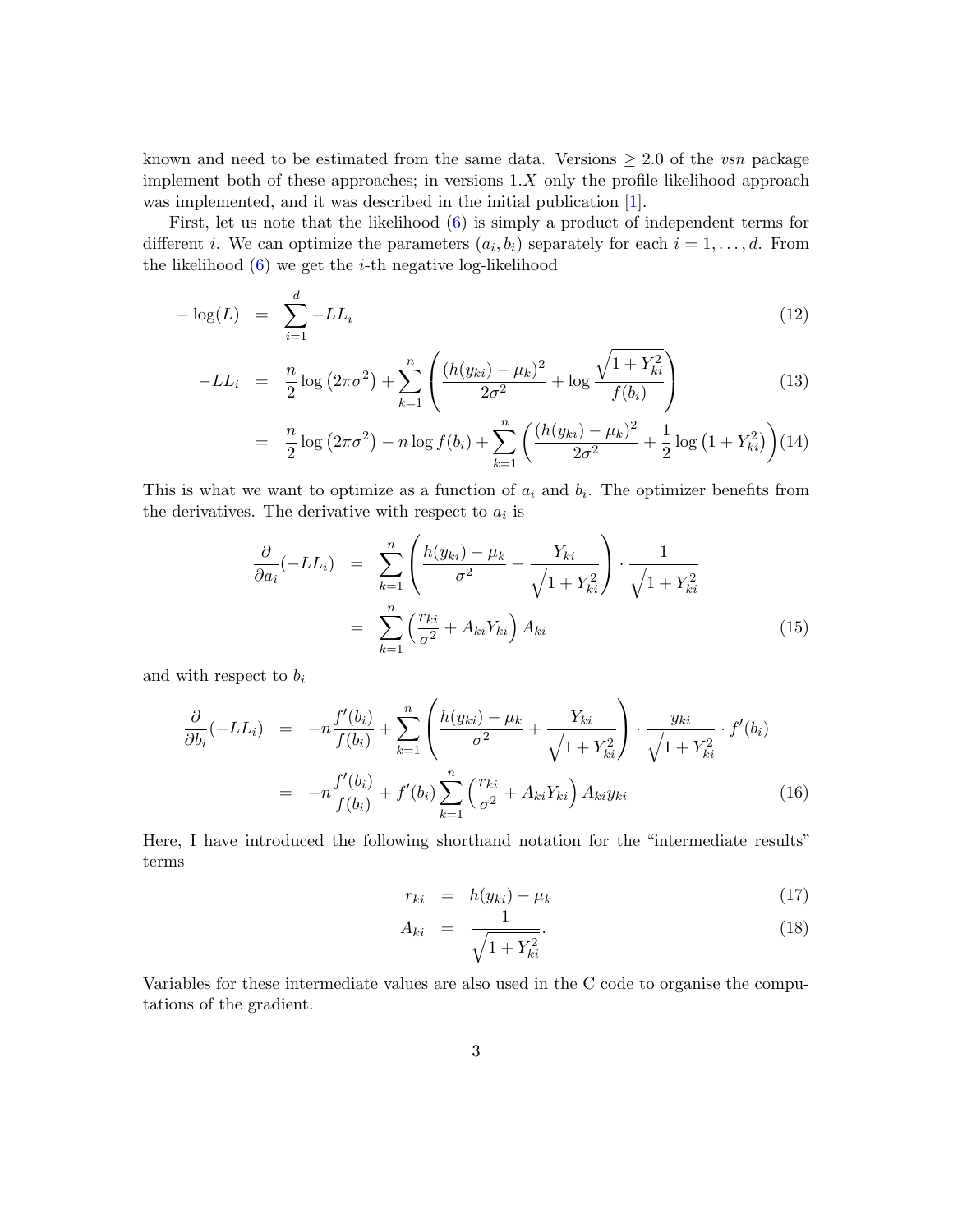# <span id="page-3-0"></span>4 Profile Likelihood

If  $\mu_1, \ldots, \mu_n$  and  $\sigma^2$  are not already known, we can plug in their maximum likelihood estimates, obtained from optimizing LL for  $\mu_1, \ldots, \mu_n$  and  $\sigma^2$ :

<span id="page-3-1"></span>
$$
\hat{\mu}_k = \frac{1}{d} \sum_{j=1}^d h(y_{kj}) \tag{19}
$$

$$
\hat{\sigma}^2 = \frac{1}{nd} \sum_{k=1}^n \sum_{j=1}^d (h(y_{kj}) - \hat{\mu}_k)^2
$$
\n(20)

into the negative log-likelihood. The result is called the negative profile log-likelihood

<span id="page-3-2"></span>
$$
-PLL = \frac{nd}{2}\log\left(2\pi\hat{\sigma}^2\right) + \frac{nd}{2} - n\sum_{j=1}^d \log f(b_j) + \frac{1}{2}\sum_{k=1}^n \sum_{j=1}^d \log\sqrt{1 + Y_{kj}^2}.
$$
 (21)

Note that this no longer decomposes into a sum of terms for each  $j$  that are independent of each other – the terms for different j are coupled through Equations  $(19)$  and  $(20)$ . We need the following derivatives.

$$
\frac{\partial \hat{\sigma}^2}{\partial a_i} = \frac{2}{nd} \sum_{k=1}^n r_{ki} \frac{\partial h(y_{ki})}{\partial a_i}
$$

$$
= \frac{2}{nd} \sum_{k=1}^n r_{ki} A_{ki} \tag{22}
$$

$$
\frac{\partial \hat{\sigma}^2}{\partial b_i} = \frac{2}{nd} \cdot f'(b_i) \sum_{k=1}^n r_{ki} A_{ki} y_{ki}
$$
\n(23)

So, finally

<span id="page-3-3"></span>
$$
\frac{\partial}{\partial a_i}(-PLL) = \frac{nd}{2\hat{\sigma}^2} \cdot \frac{\partial \hat{\sigma}^2}{\partial a_i} + \sum_{k=1}^n A_{ki}^2 Y_{ki}
$$
\n
$$
= \sum_{k=1}^n \left(\frac{r_{ki}}{\hat{\sigma}^2} + A_{ki} Y_{ki}\right) A_{ki} \tag{24}
$$

$$
\frac{\partial}{\partial b_i}(-PLL) = -n \frac{f'(b_i)}{f(b_i)} + f'(b_i) \sum_{k=1}^n \left(\frac{r_{ki}}{\hat{\sigma}^2} + A_{ki} Y_{ki}\right) A_{ki} y_{ki}
$$
(25)